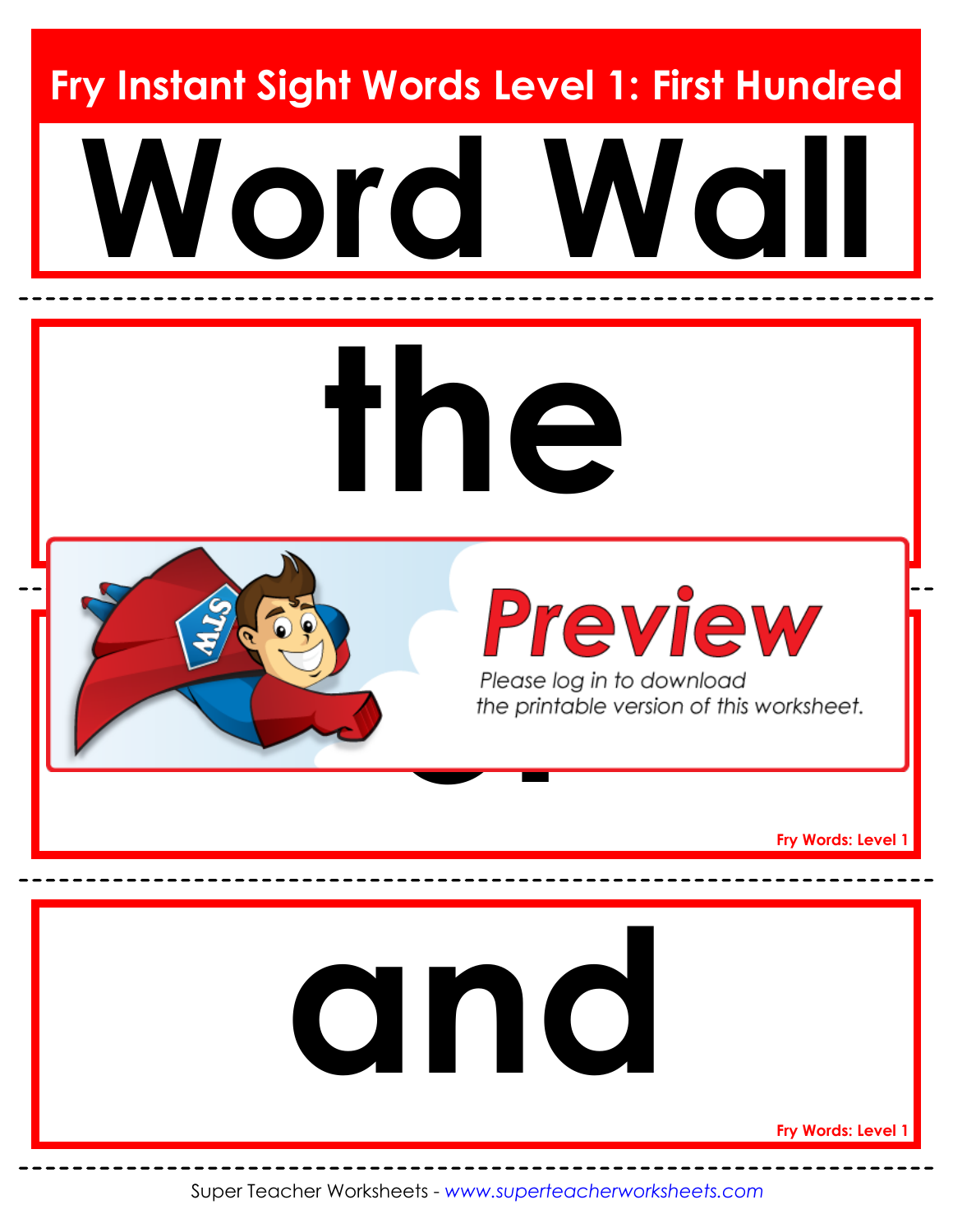

**Fry Words: Level 1**

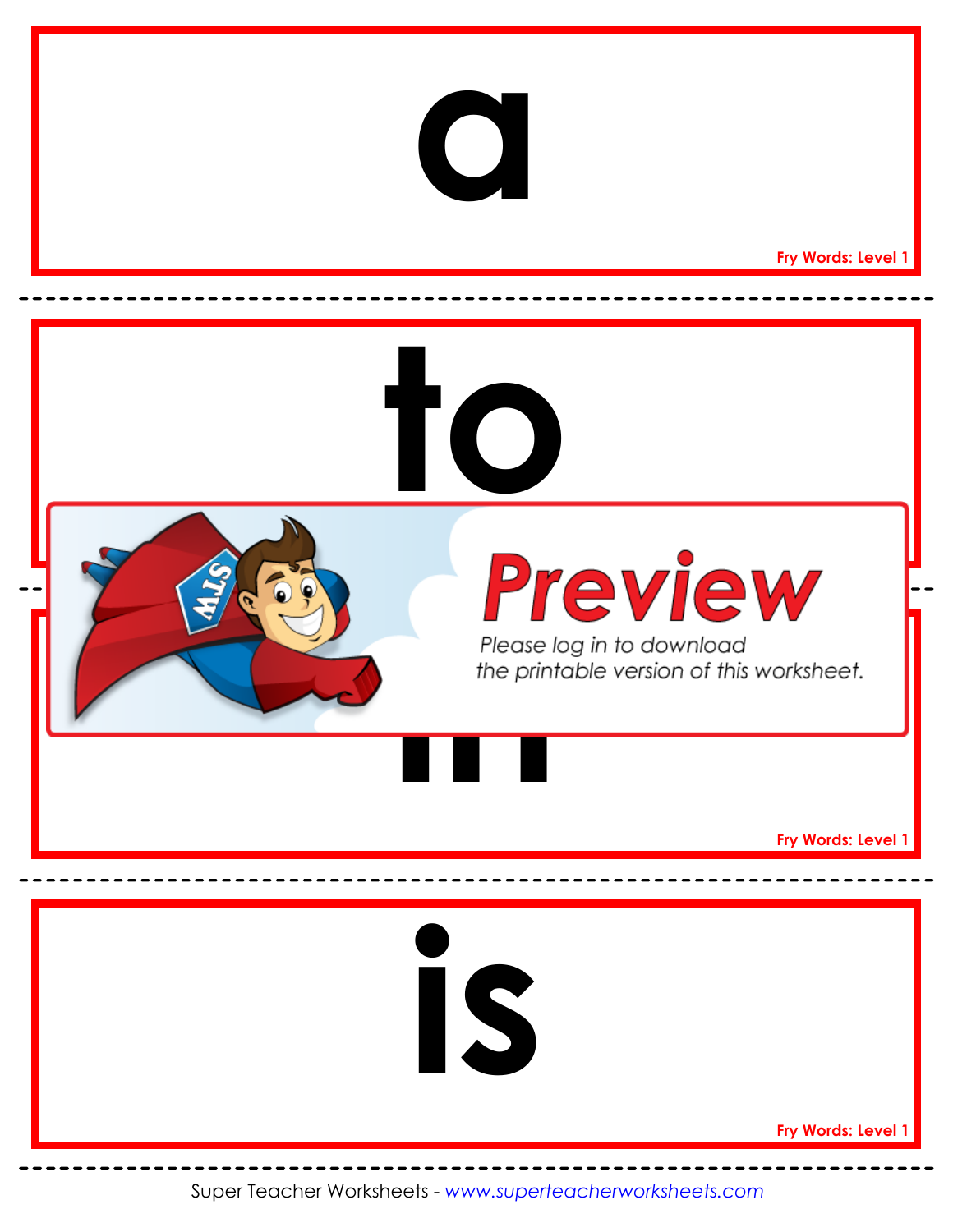#### **you**

**Fry Words: Level 1**

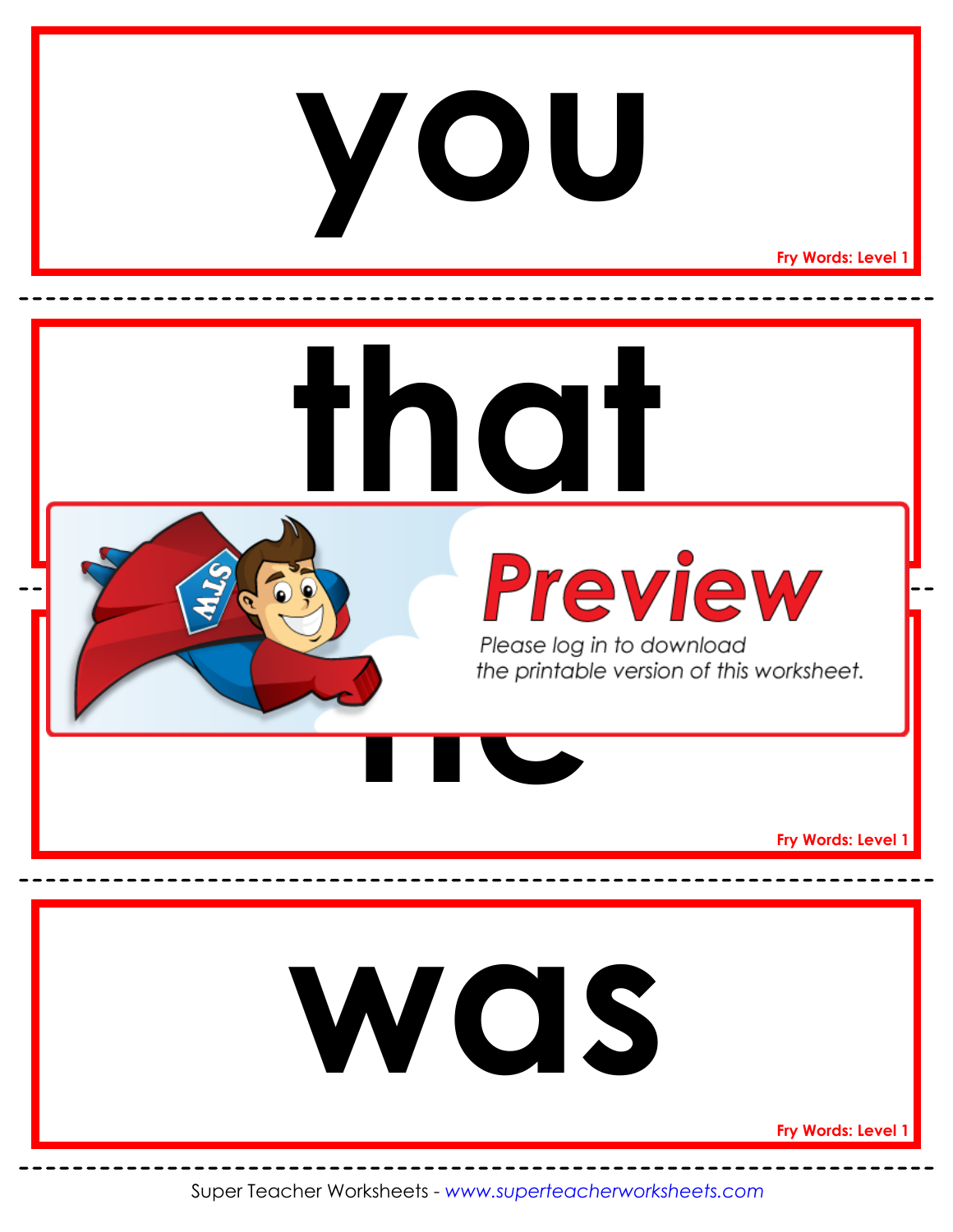

**Fry Words: Level 1**

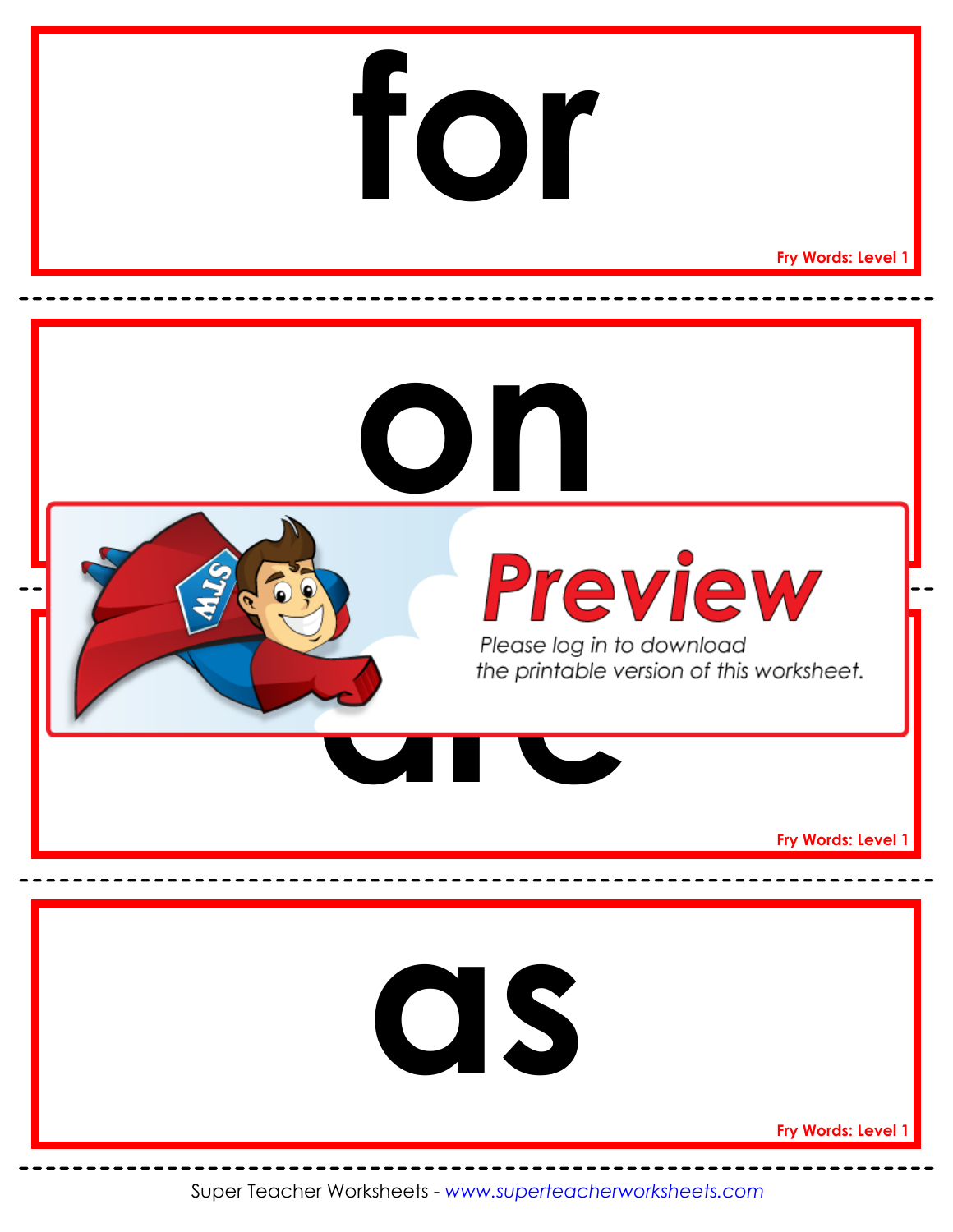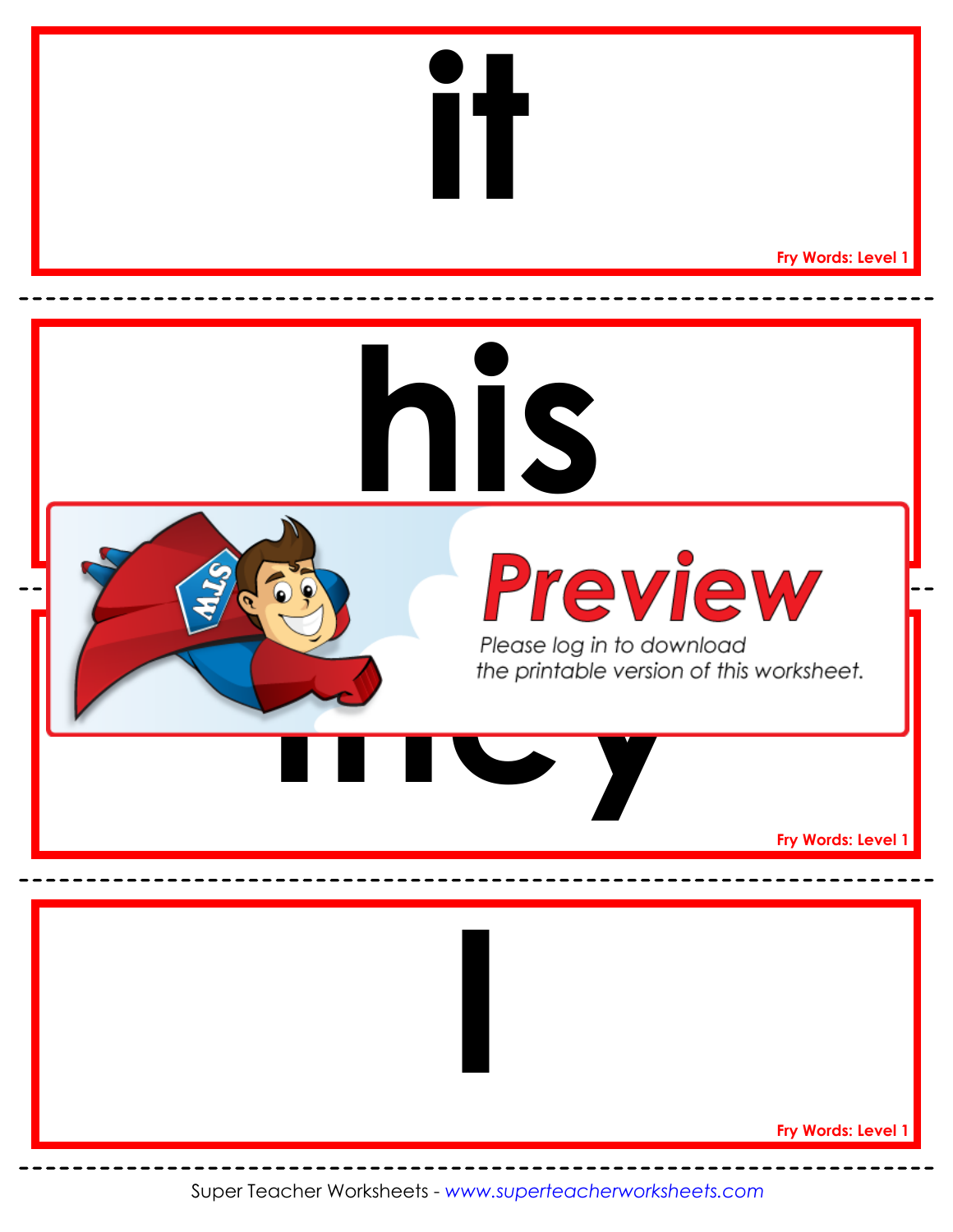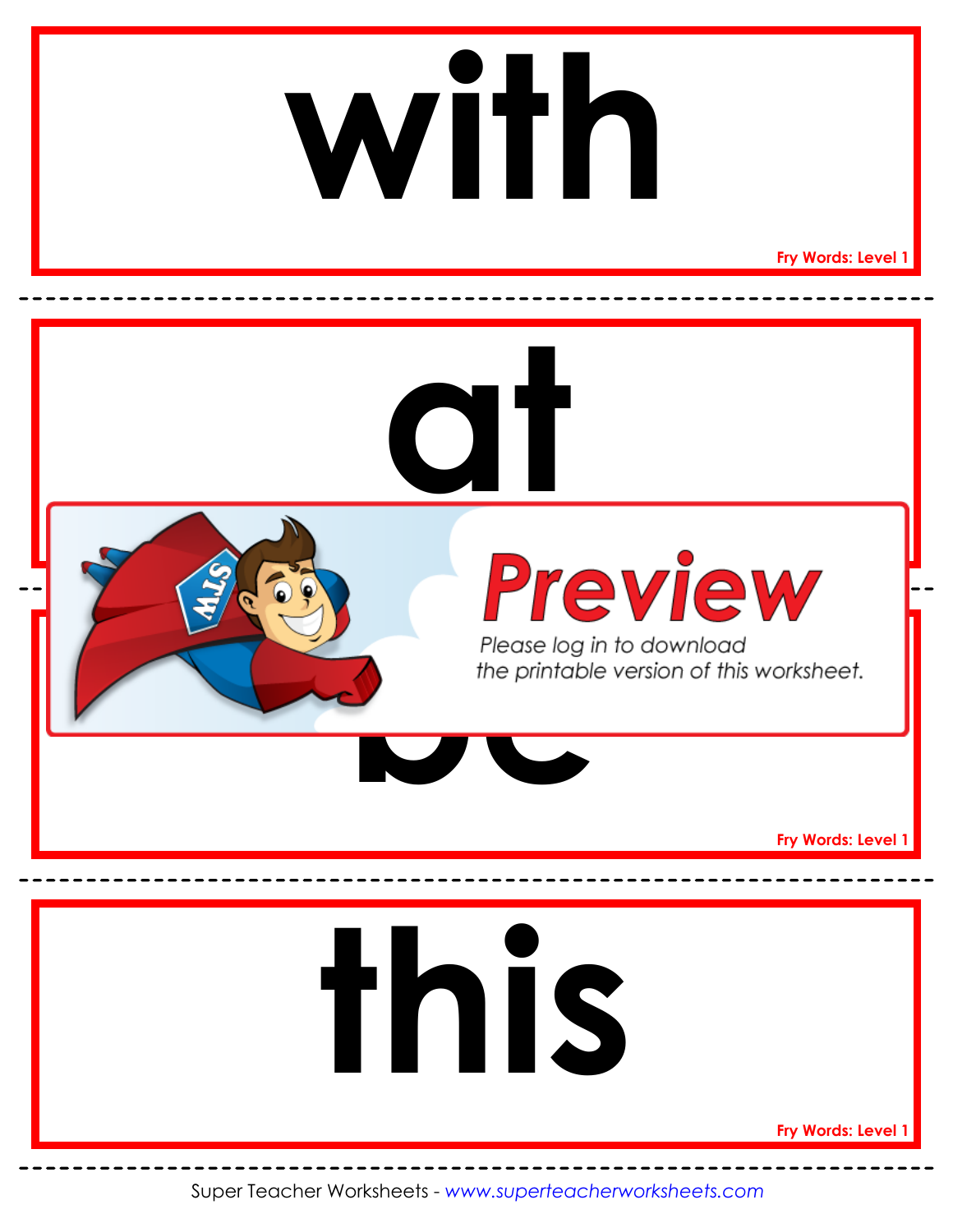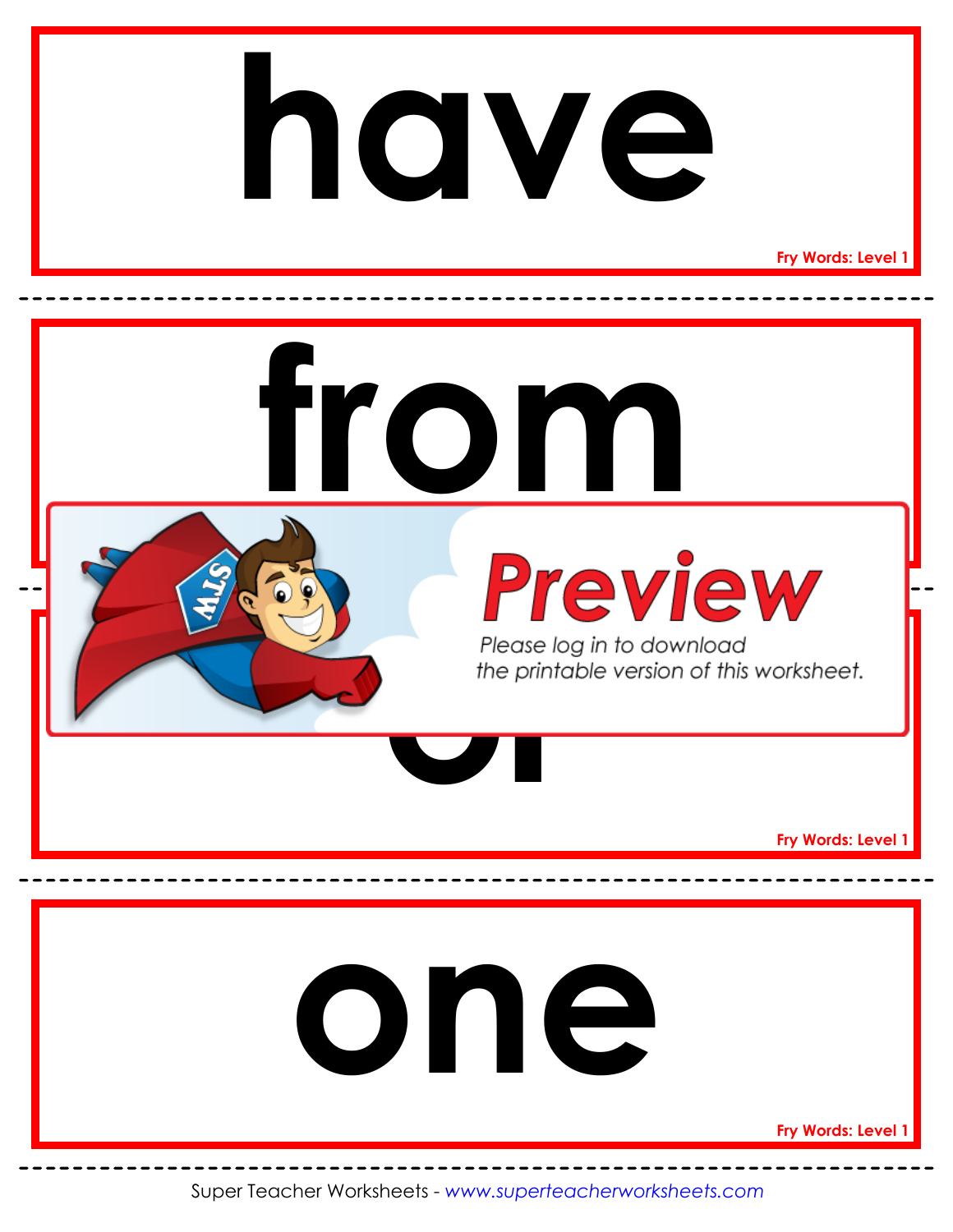### **had**

**Fry Words: Level 1**

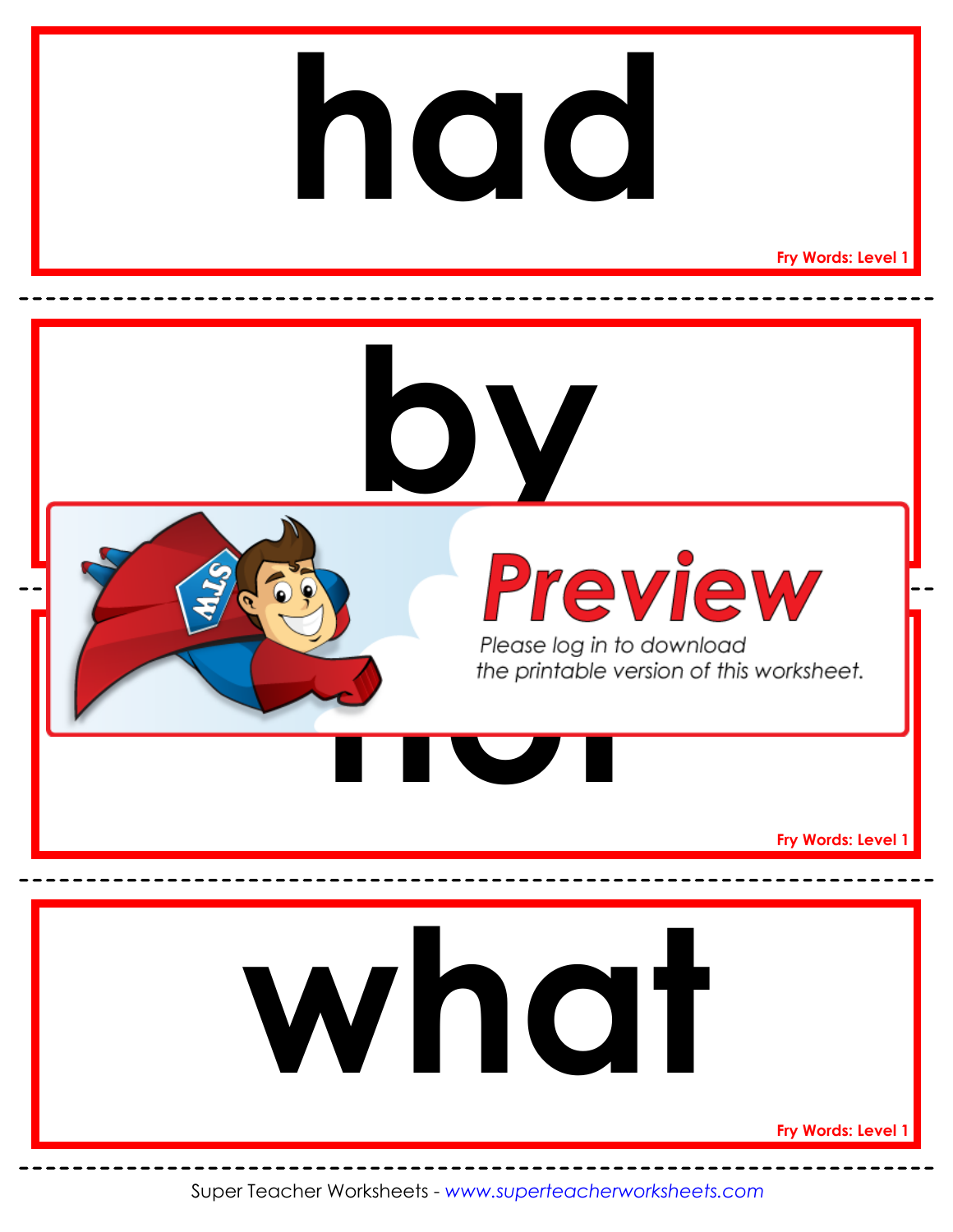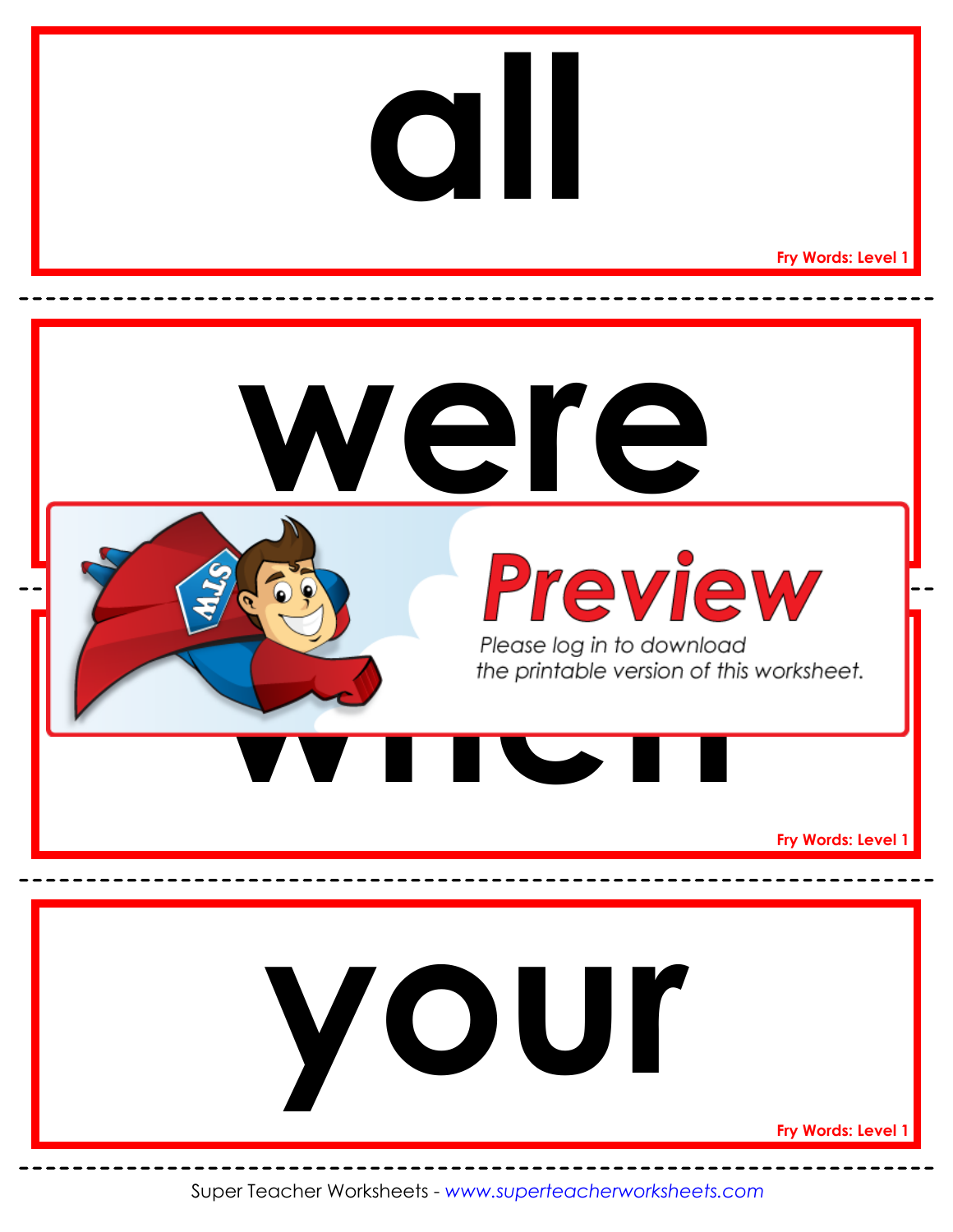#### **Fry Words: Level 1 Preview Fry Words: Level 1 Fry Words: Level 1 said can** Please log in to downloce<br>the printable version of the<br>**there** is the printable version of the printable version of the print **use**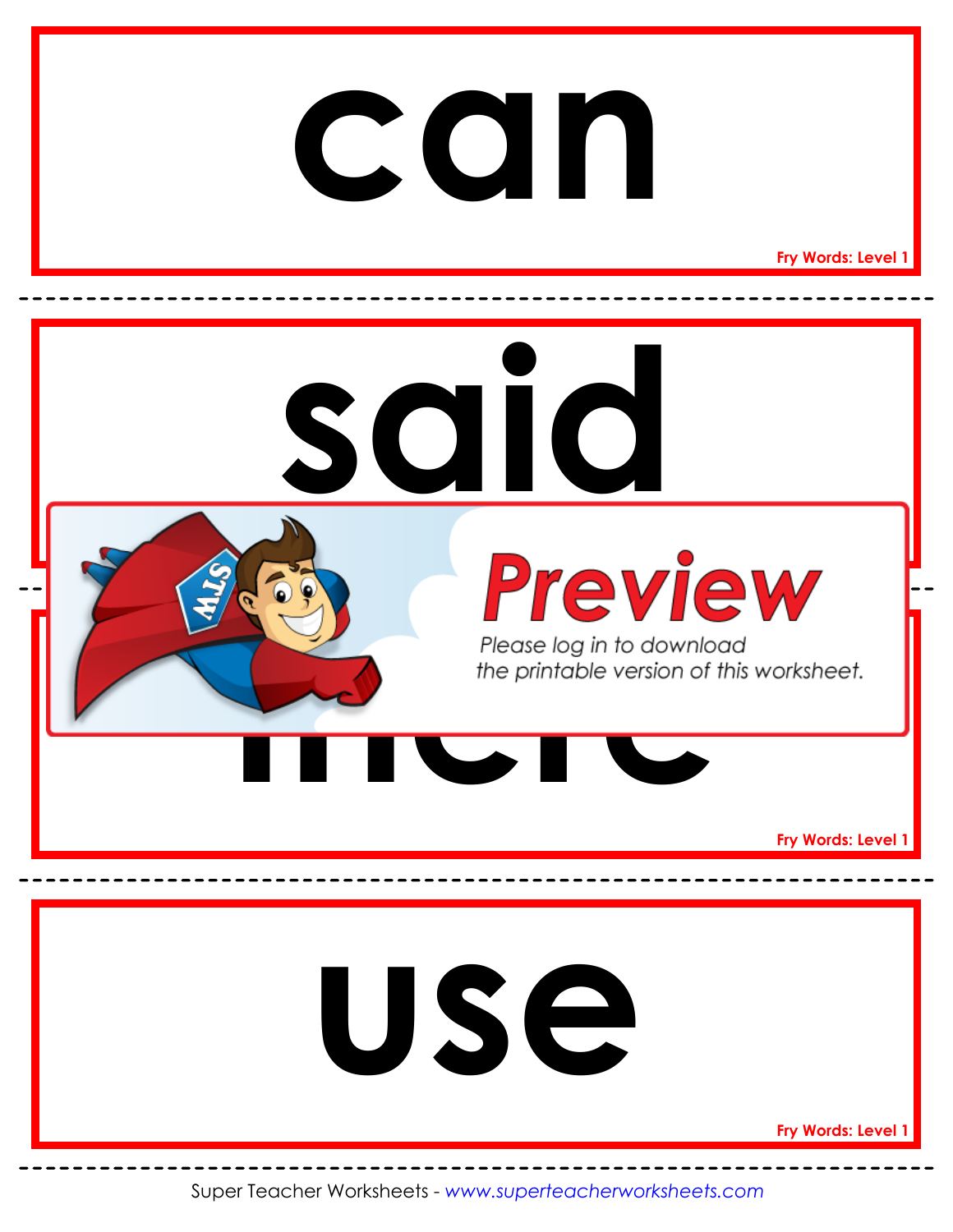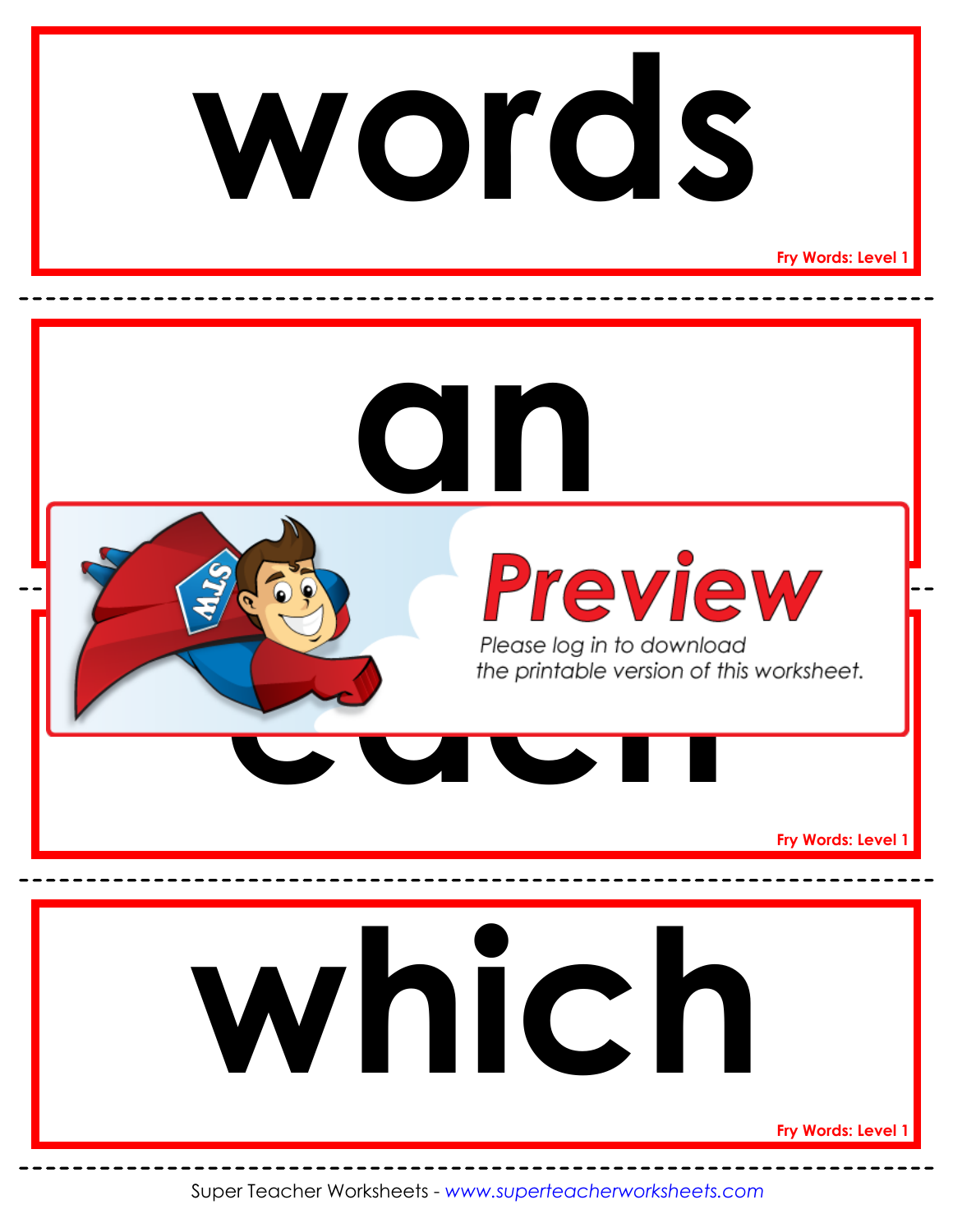#### **Fry Words: Level 1 Preview Fry Words: Level 1 Fry Words: Level 1 do she** Please log in to dow<br>the printable version **their**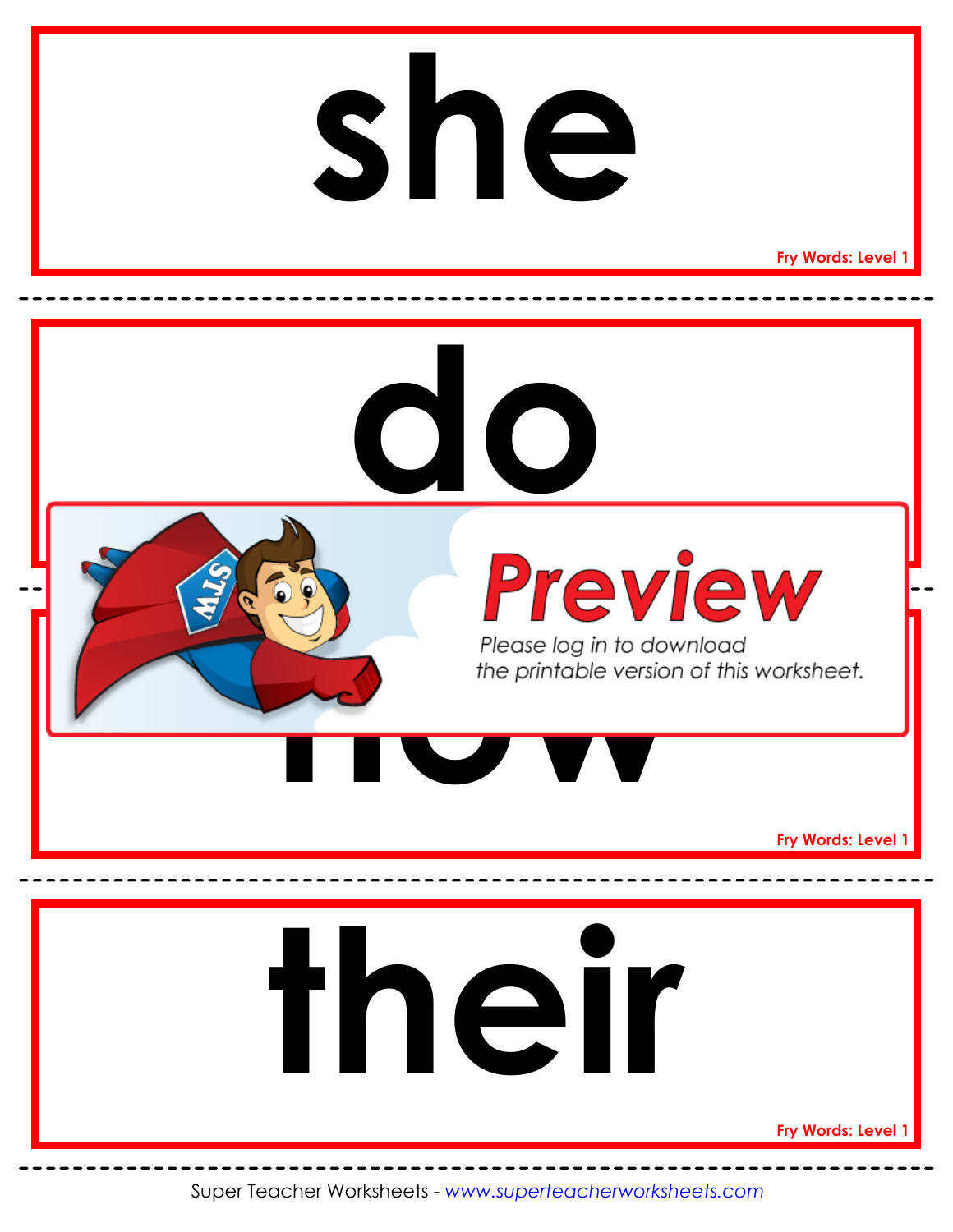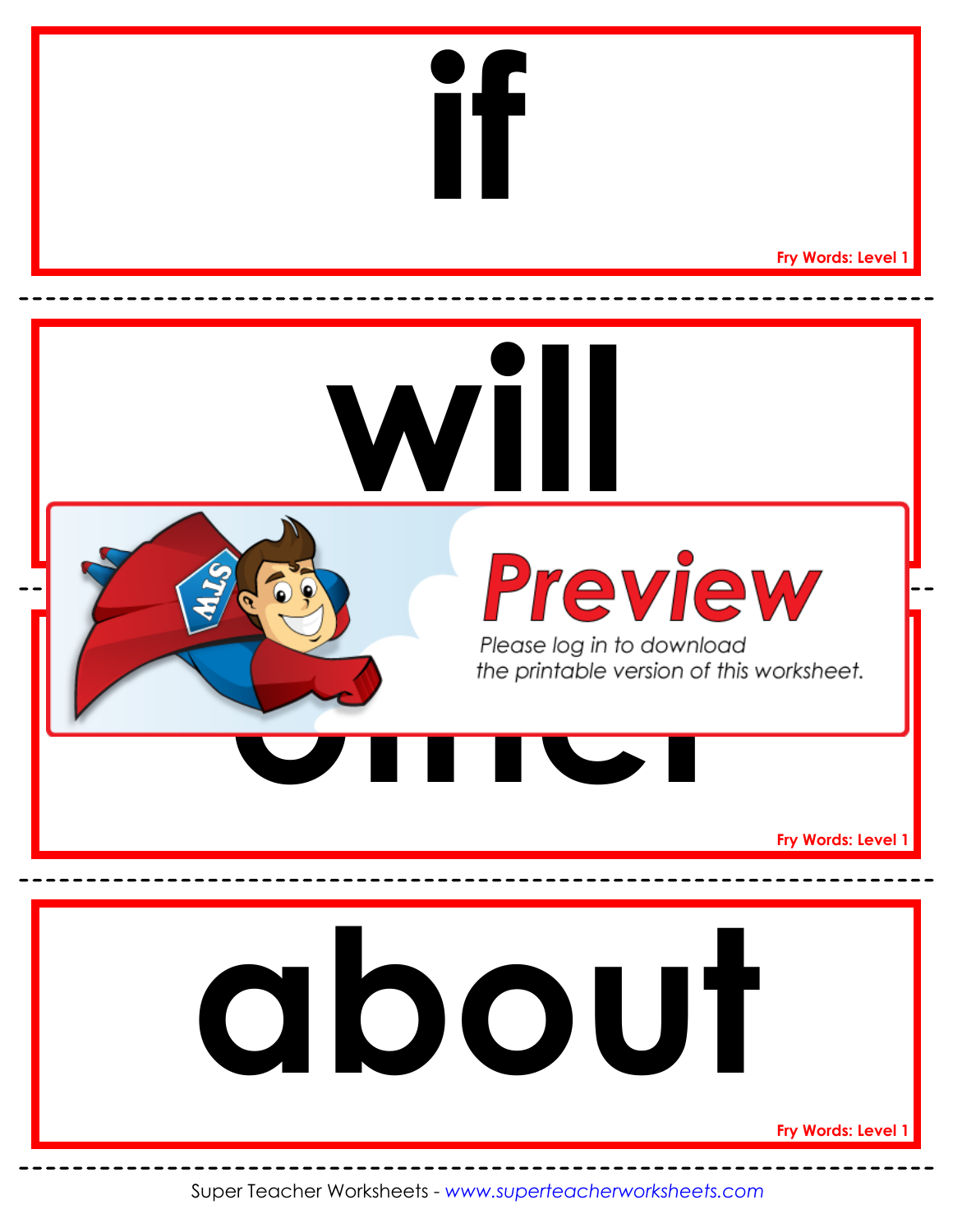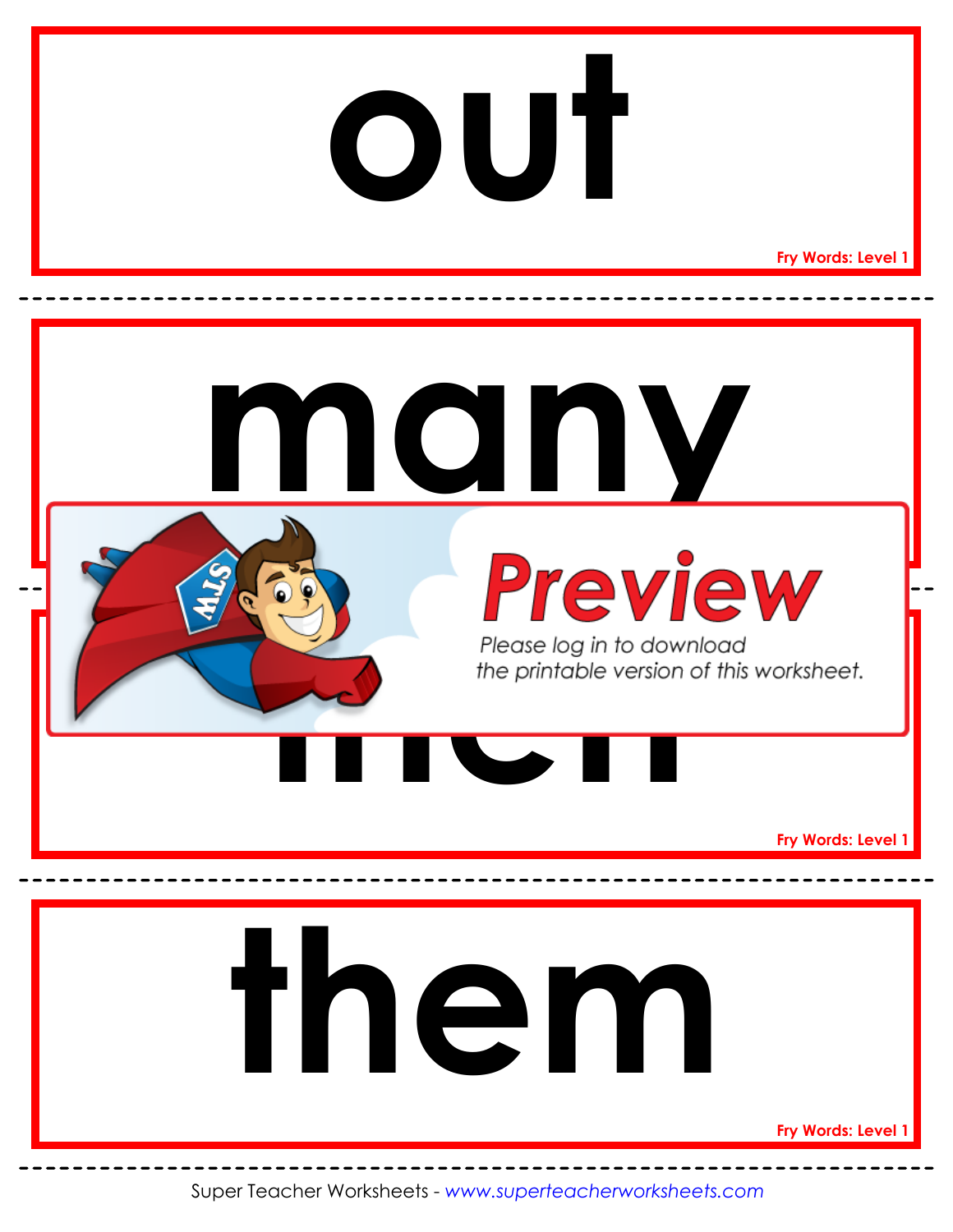# **these**

**Fry Words: Level 1**

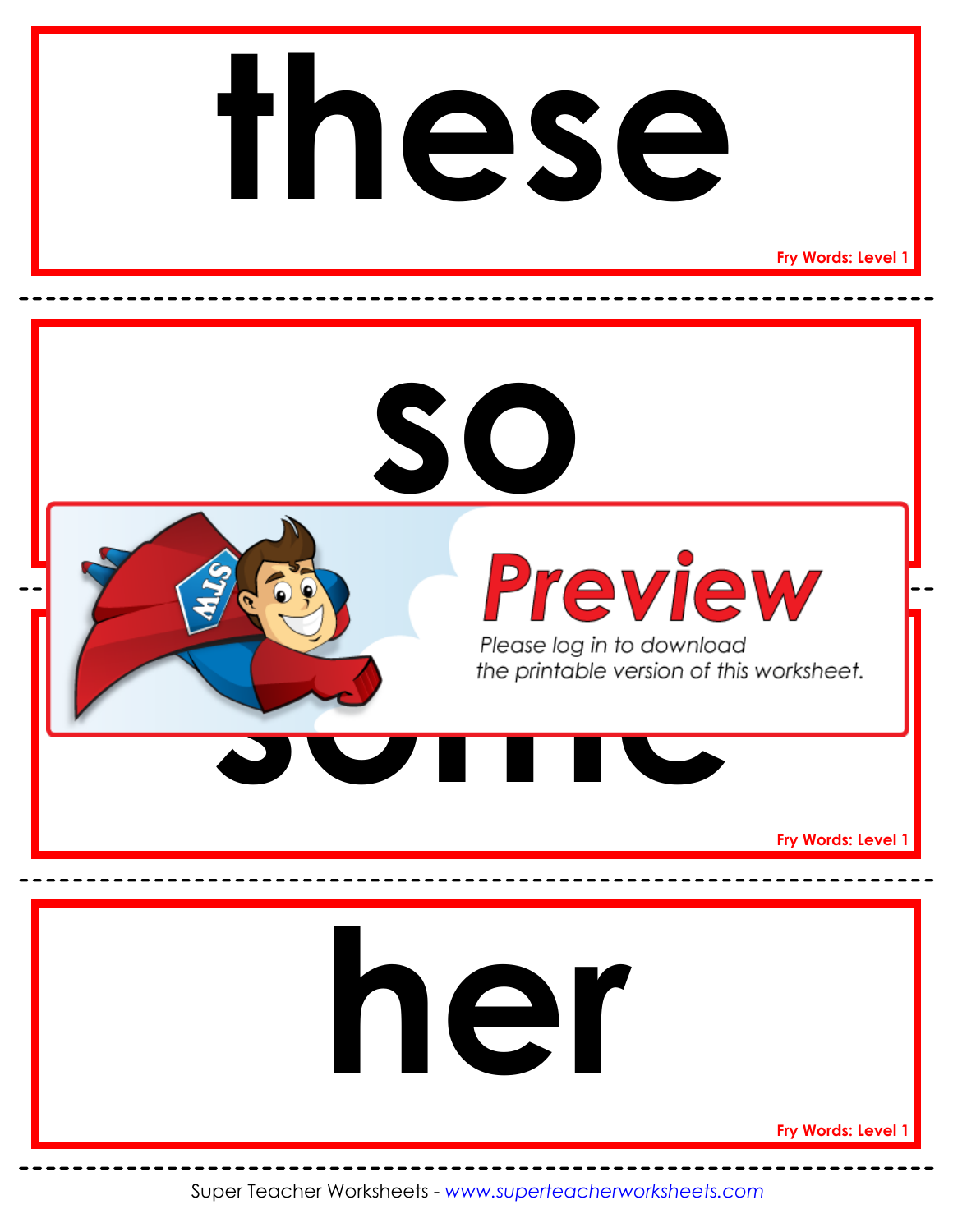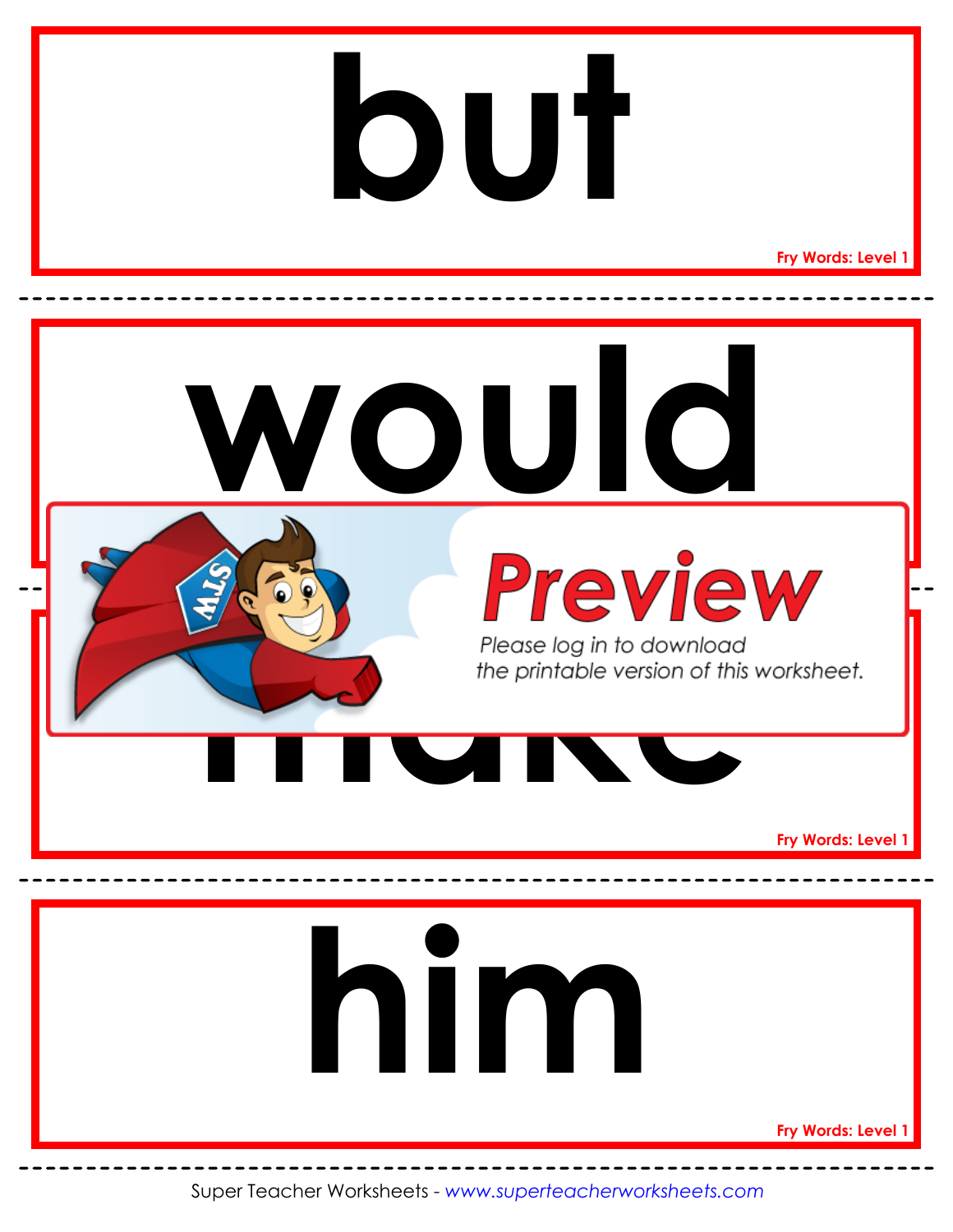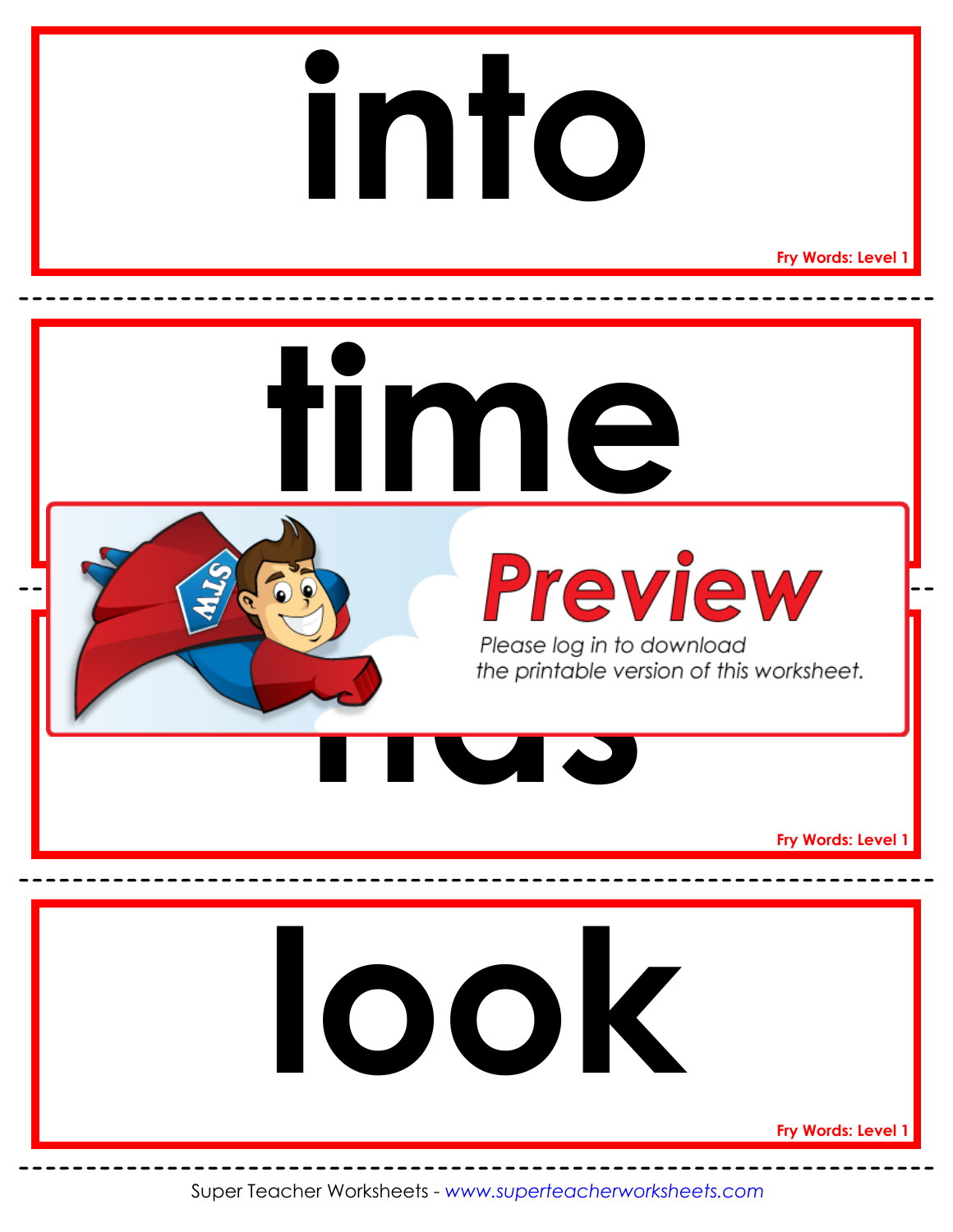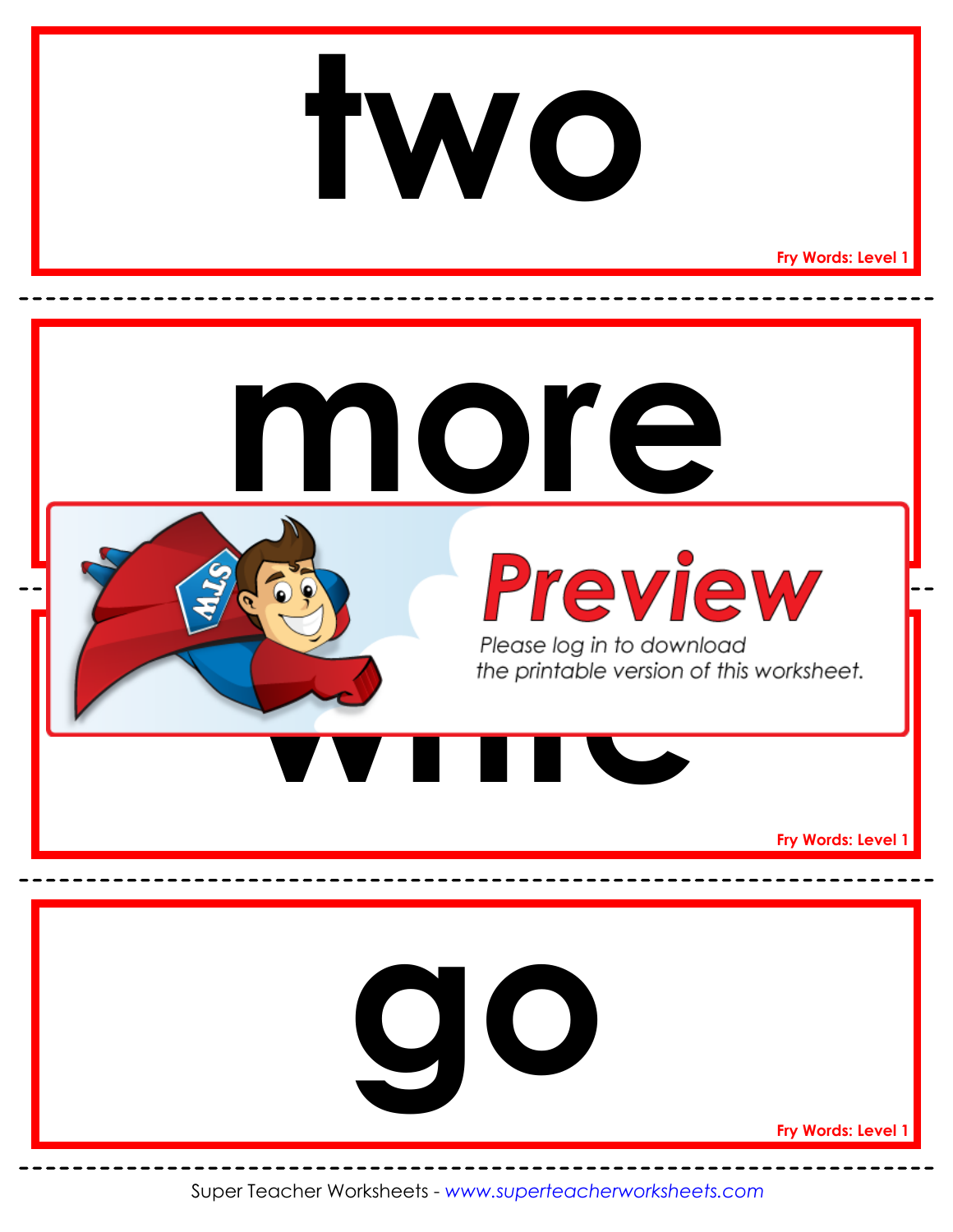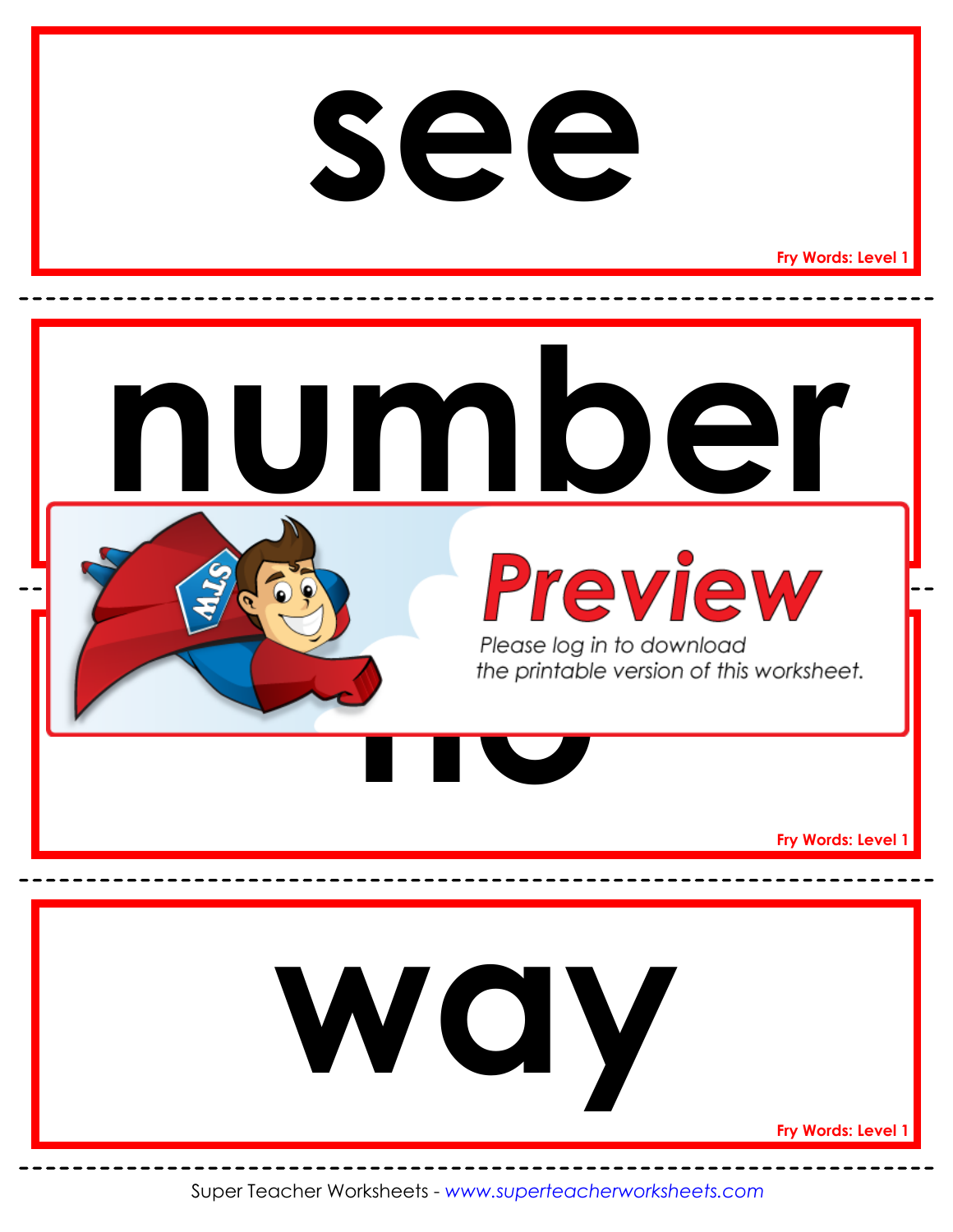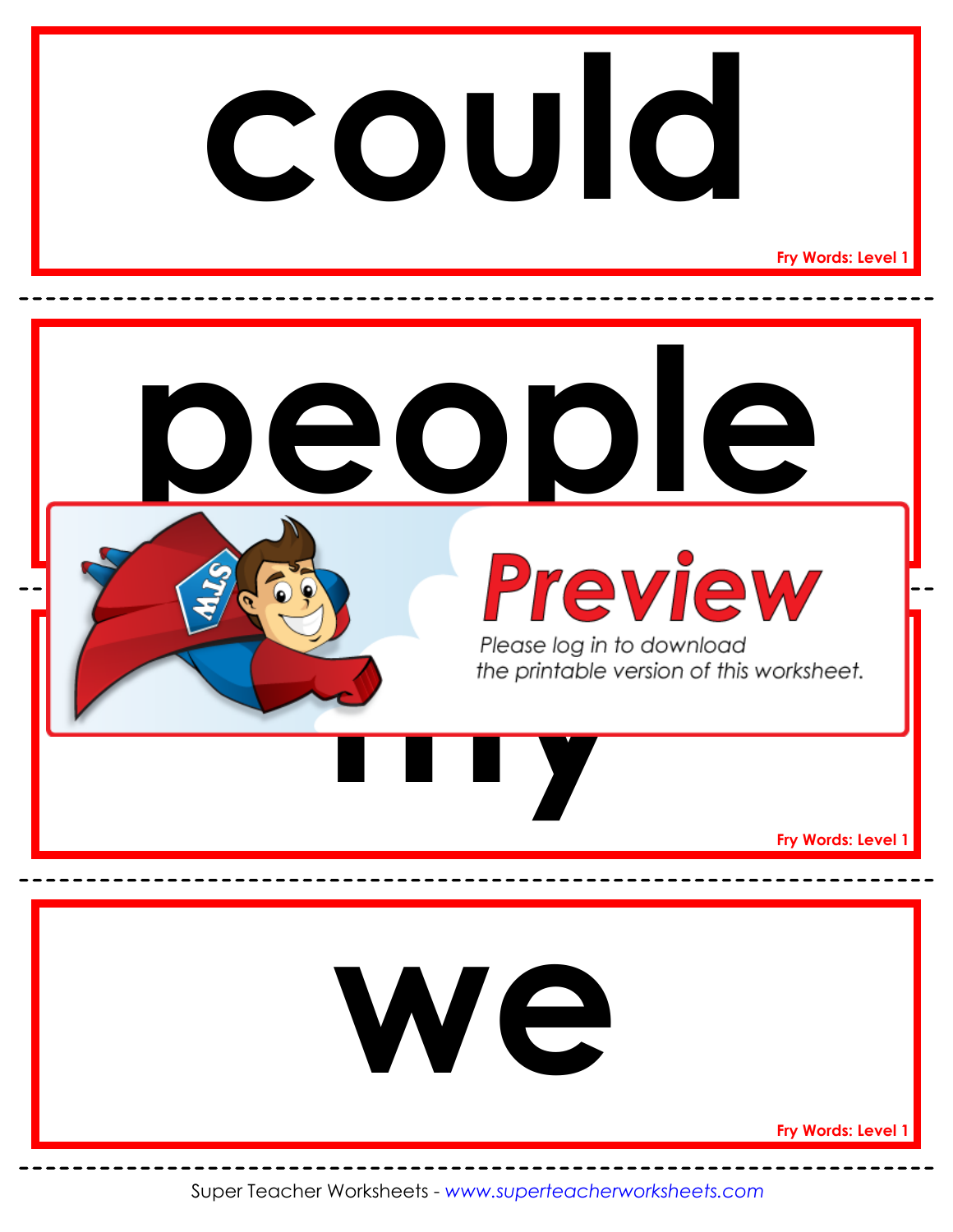## **than**

**Fry Words: Level 1**

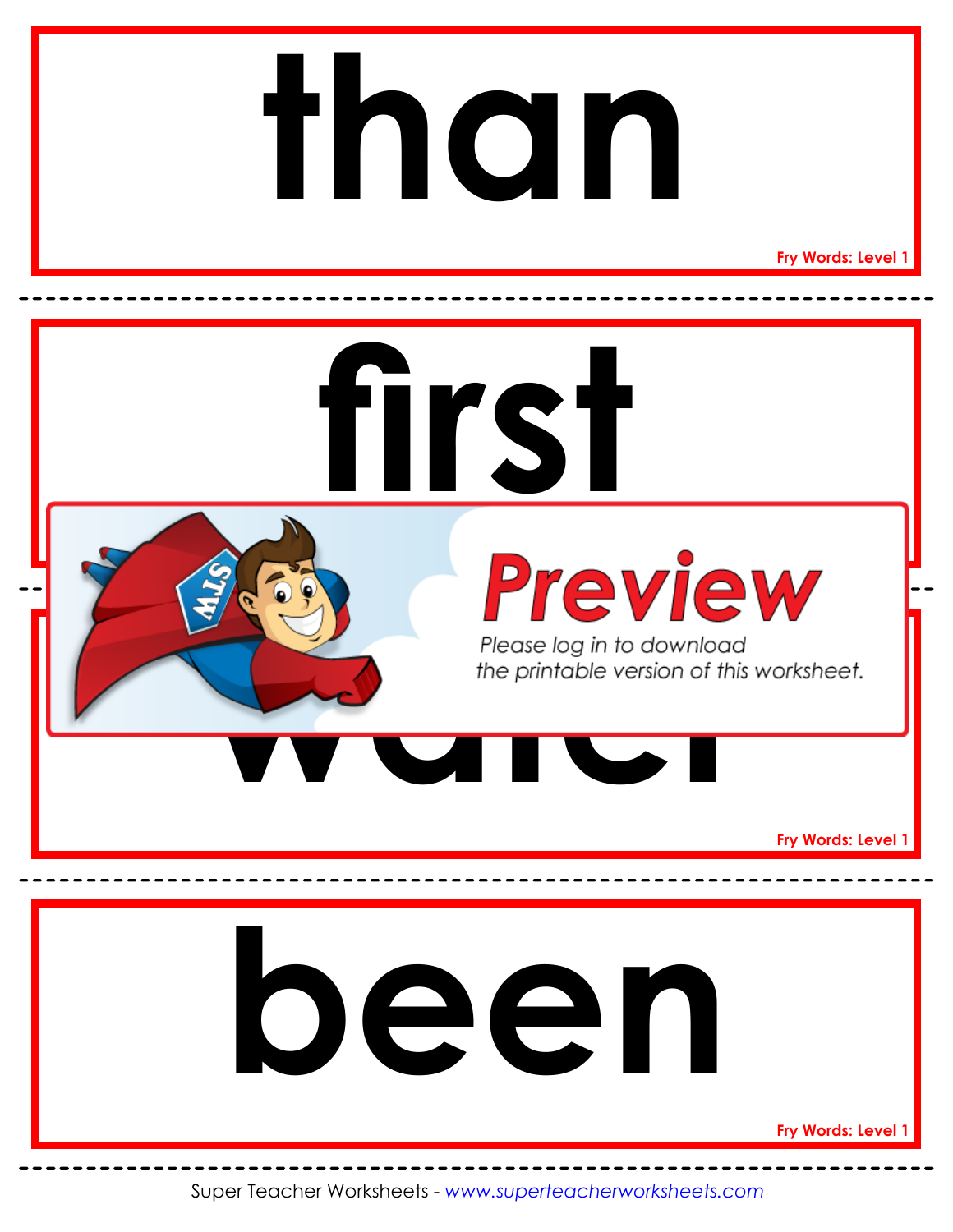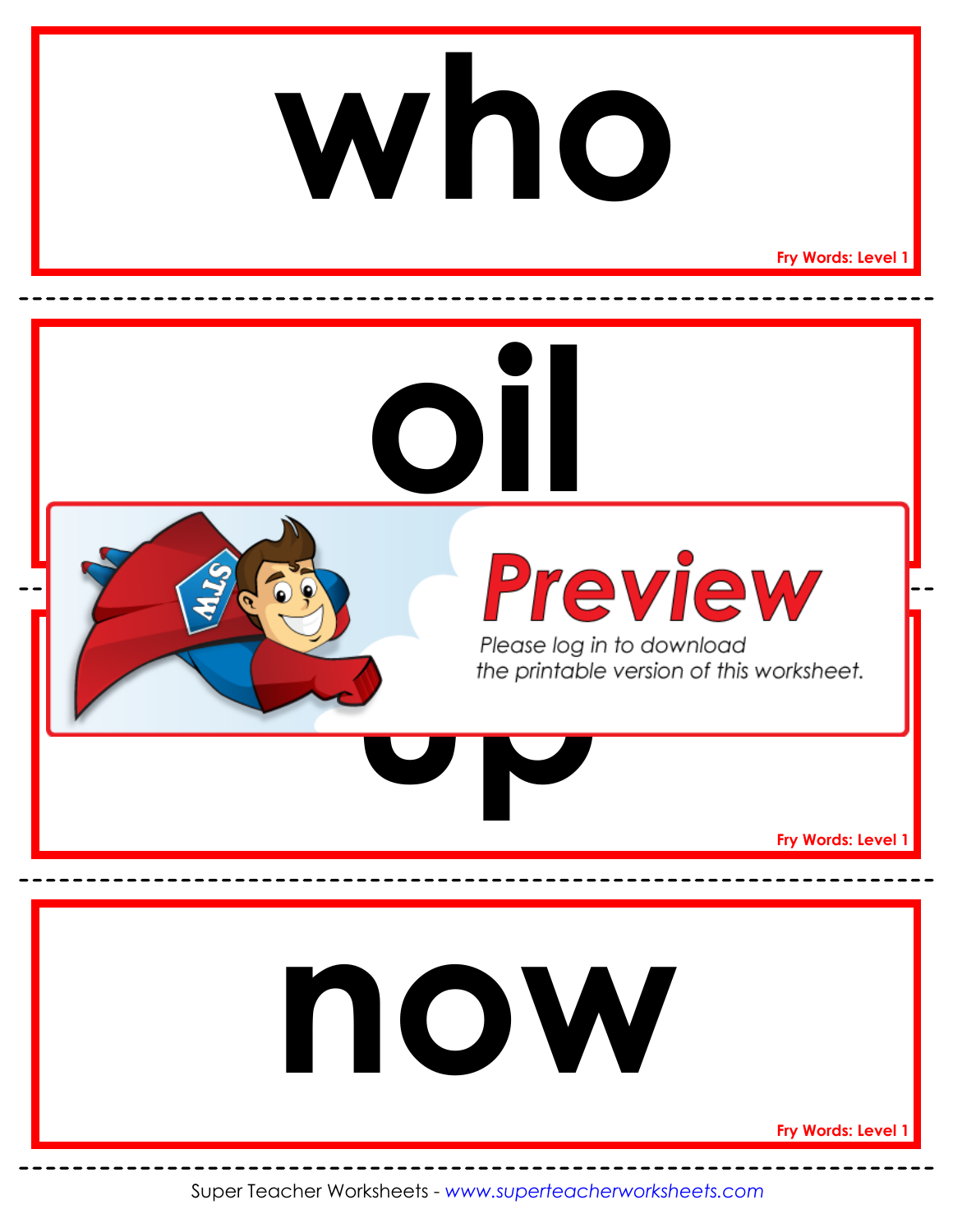# **find**

**Fry Words: Level 1**

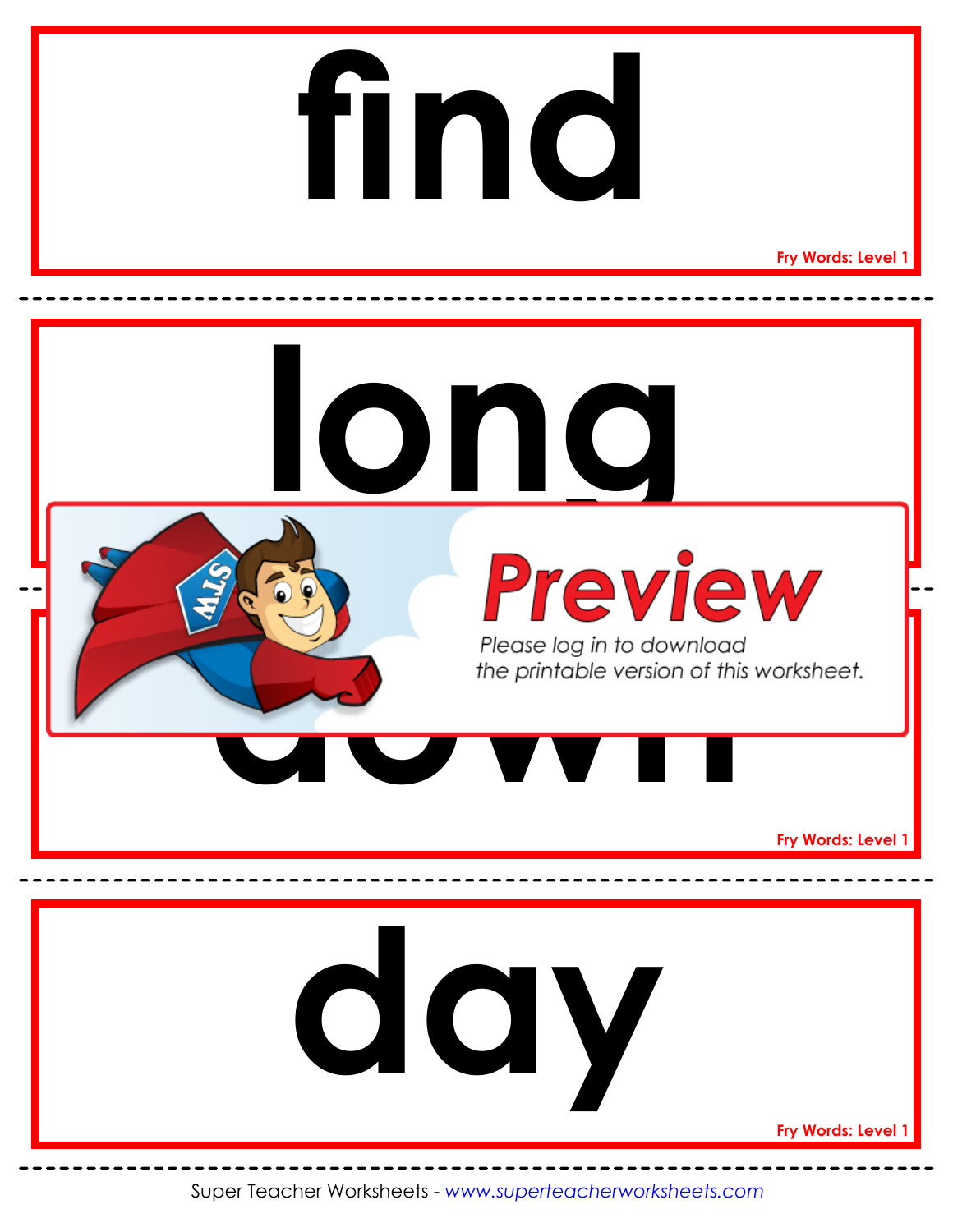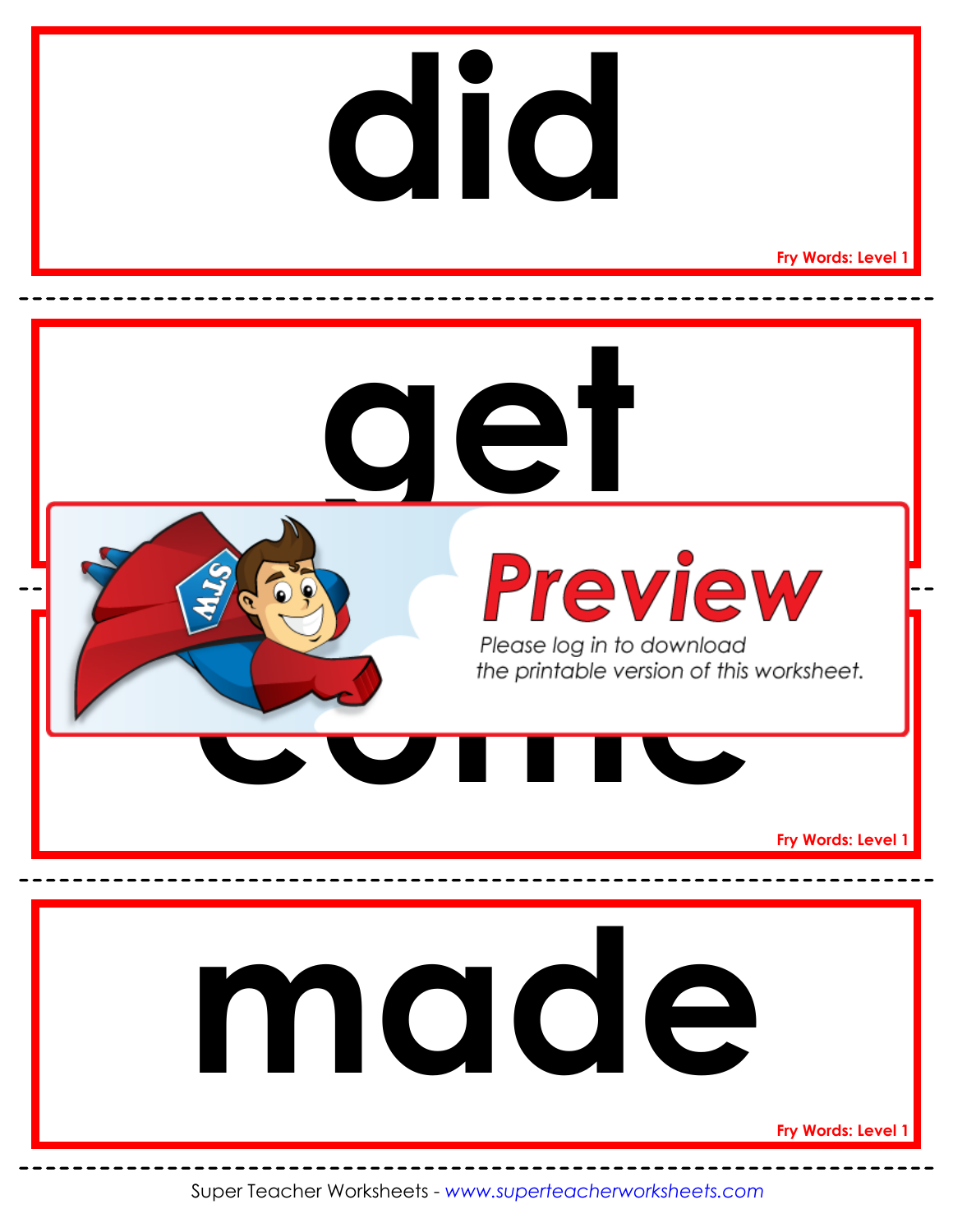### **may**

**Fry Words: Level 1**